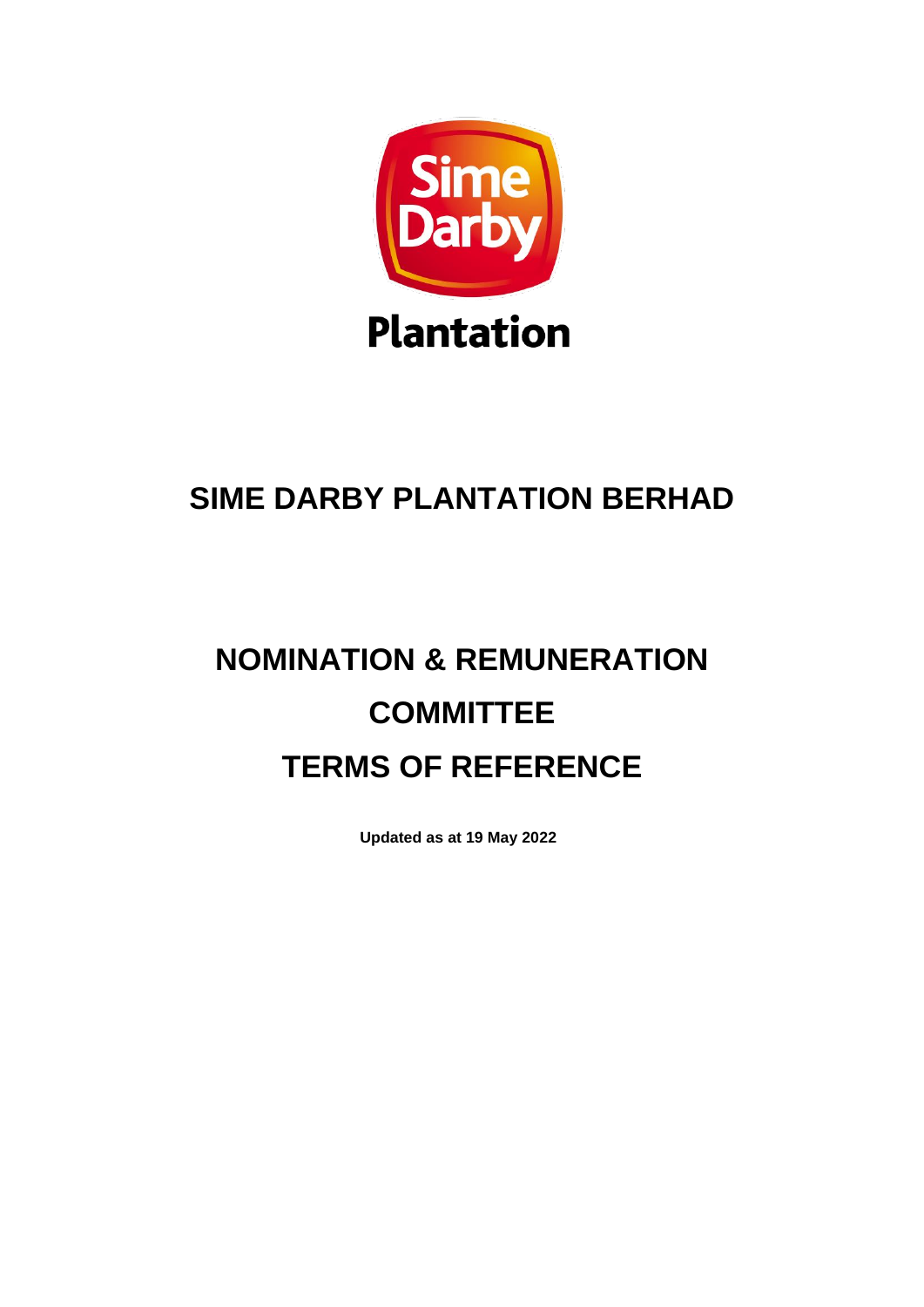### **Contents**

| 2.               |                                                                  |  |
|------------------|------------------------------------------------------------------|--|
| 3.               |                                                                  |  |
| $\overline{4}$ . |                                                                  |  |
| 5 <sub>1</sub>   |                                                                  |  |
| 6.               |                                                                  |  |
| 7 <sub>1</sub>   |                                                                  |  |
|                  | THE APPENDIX : List of Key Management Positions Reporting to the |  |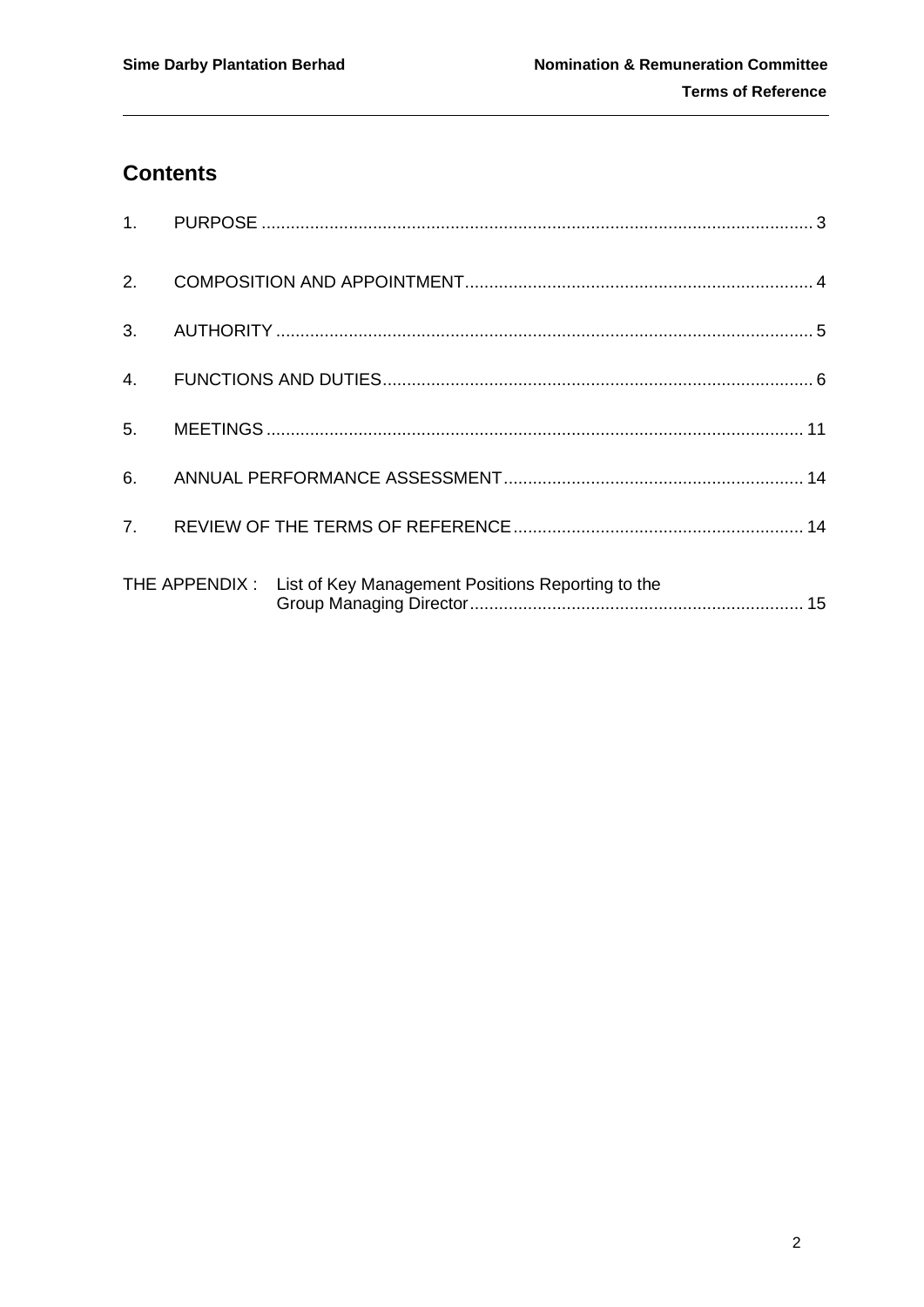#### <span id="page-2-0"></span>**1. PURPOSE**

1.1 The Nomination & Remuneration Committee (NRC) is established as a committee of the Sime Darby Plantation Berhad (SDP) Board of Directors (Board) with the following primary objectives:

#### **Nomination Function**

- 1.1.1 To assist the Board in reviewing on an annual basis the appropriate size and balance of the Board, including appropriateness of non-executive participation.
- 1.1.2 To review the required mix of skills, experience, knowledge and responsibilities of the Directors of the Board.
- 1.1.3 To recommend members for appointments to the Board and Board Committees and to ensure appropriate assessment of Directors on an ongoing basis.
- 1.1.4 To ensure there is sufficient succession planning and human capital development focus in the SDP group of companies (Group).

#### **Remuneration Function**

- 1.1.5 To recommend to the Board the remuneration framework for the Non-Executive Directors including the Non-Executive Chairman.
- 1.1.6 To set the policies and procedures on the remuneration framework, including reviewing and making recommendations to the Board on all elements relating to remuneration, terms of employment, reward structure and fringe benefits for the Group Managing Director (GMD), Executive Directors, and other key Management positions.
- 1.1.7 To set the policy and remuneration framework for employees of the Group.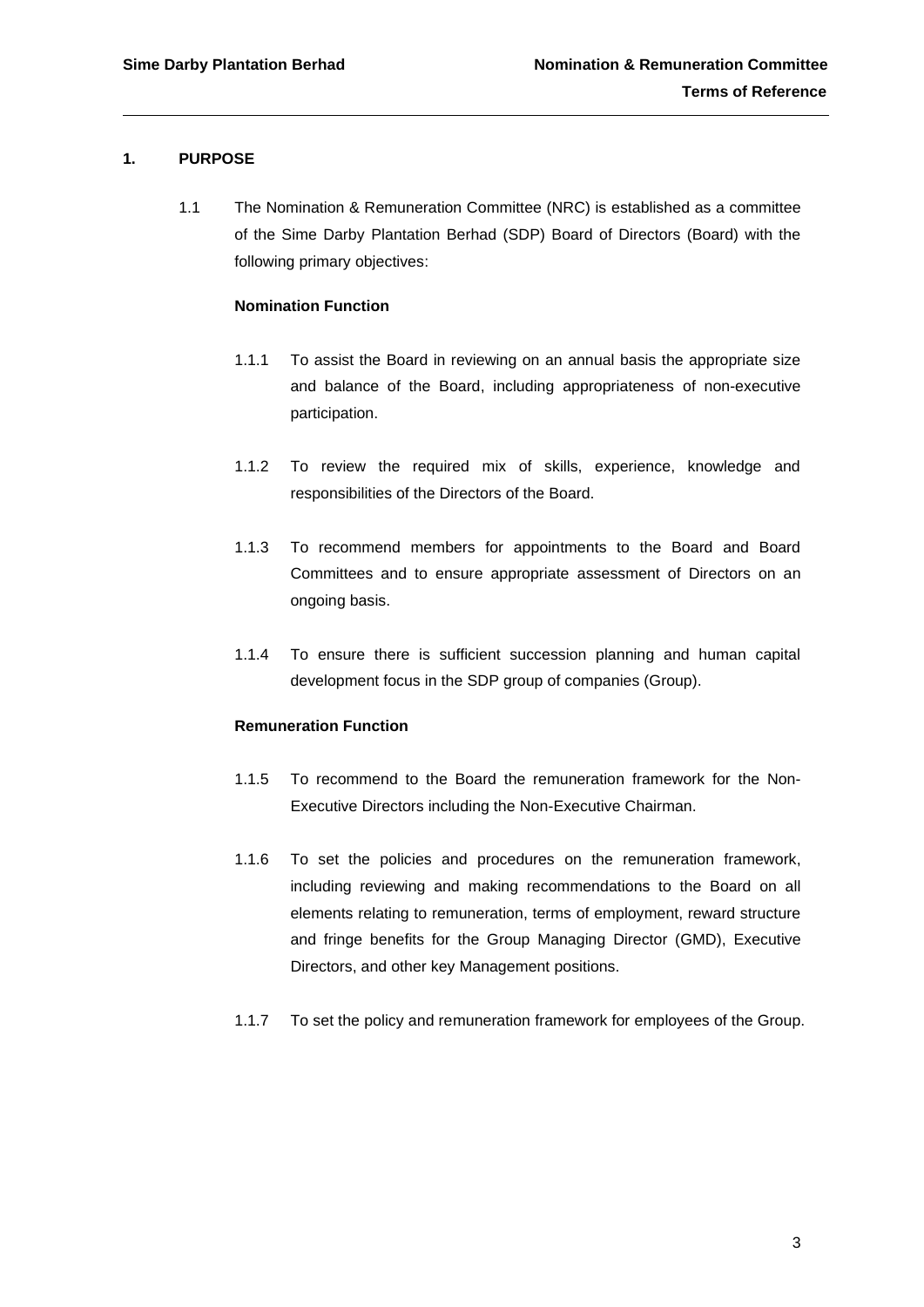#### **Long Term Incentive Plan Function**

- 1.1.8 To administer the SDP Long Term Incentive Plan (SDP Share Scheme) or any other incentive plan (whether by way of a cash scheme or a share scheme) implemented or to be implemented by the Company including, but not limited to, any cash bonus payment scheme or share option scheme and to do all acts and/or things and in such matter as it, in its discretion, deems fit to facilitate the administration, operation and management of any such incentive plan and to determine all questions of policy and expediency that may arise in relation to the same.
- 1.1.9 To do all acts and things and in such manner as it, in its discretion, deems fit and enter into any transaction, agreement, deed, document or arrangement and make such rules and regulations, and impose such terms and conditions relating to the administration of the SDP Share Scheme.
- 1.1.10 To determine all questions of policy and expediency that may arise in the administration of the SDP Share Scheme including, amongst others, the terms of eligibility of the employees of the Company and its subsidiaries, the method or manner in which the grants are awarded to and vested to the selected employees and any conditions imposed in relation thereto, and the termination of any grants of shares awarded under the SDP Share Scheme, and generally the exercise of such powers and performance of such acts as are deemed necessary or expedient to promote the best interests of the Company.
- 1.1.11 To delegate part of its power relating to the administration of the SDP Share Scheme.

#### <span id="page-3-0"></span>**2. COMPOSITION AND APPOINTMENT**

- 2.1 The NRC members shall be appointed by the Board from amongst their number and shall consist of not less than four (4) members, all of whom shall be Non-Executive Directors, and a majority of whom shall be Independent Directors. The Chairman of the Board shall not be a member of the NRC.
- 2.2 No alternate Director shall be appointed as a member of the NRC.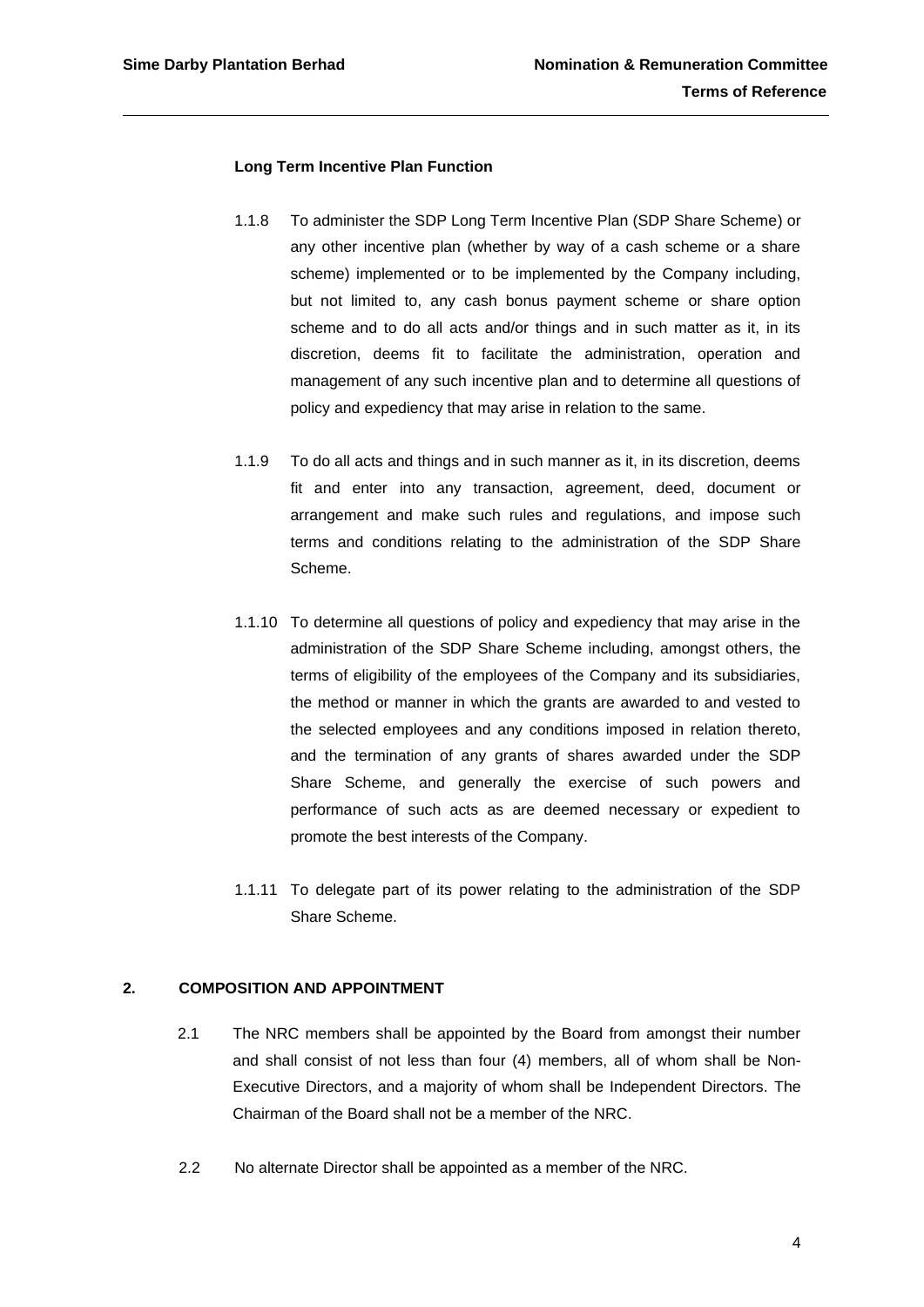- 2.3 The Chairman of the NRC shall be a Senior Independent Non-Executive Director or an Independent Non-Executive Director appointed by the Board.
- 2.4 The NRC members may relinquish their membership in the NRC with prior written notice to the Group Secretary. In the event of any vacancy arising in the NRC resulting in the number of members of the NRC falling below four (4), the vacancy shall be filled as soon as possible, but not later than three (3) months from any arising vacancy.

#### <span id="page-4-0"></span>**3. AUTHORITY**

- 3.1 The NRC is authorised by the Board and at the expense of the Group to perform the following:
	- 3.1.1 Secure the resources in order to perform its duties as set out in its terms of reference.
	- 3.1.2 Have full and unrestricted access to Group Human Resources Department, including without limitation, its information, records, properties and personnel.
	- 3.1.3 Obtain independent professional advice, service and/or expertise to perform its duties, or obtain the assistance of Management where necessary.
	- 3.1.4 Be directly responsible for compensation and oversight of such professional or legal advisor and shall have the sole authority to approve such advisor's fees and other retention terms in the event that the NRC retains any such independent professional advisor. Prior to the selection of such advisor, the Committee shall carry out an independent assessment of such advisor.
	- 3.1.5 Provide its recommendations to the Board for the Board's consideration and approval.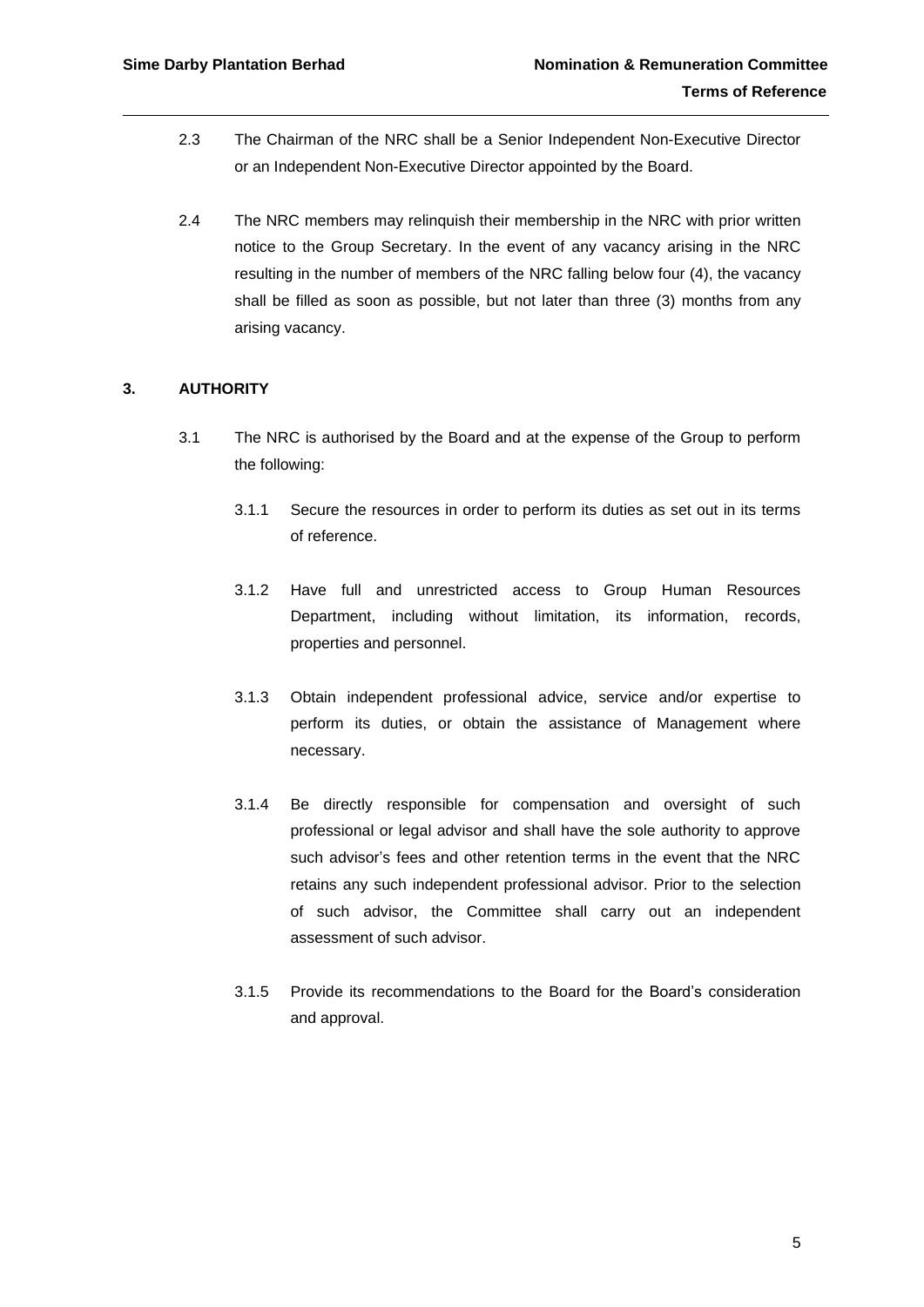#### <span id="page-5-0"></span>**4. FUNCTIONS AND DUTIES**

The main functions and duties of the NRC shall include, but are not limited to the following:

#### **4.1 Nomination Functions and Duties**

#### **4.1.1 Assessment of Board Composition**

- (a) Establish a policy formalising the Group's approach to Boardroom diversity (including diversity in gender, nationality, age, culture, skills, experience and independence).
- (b) Annually evaluate, review and recommend to the Board the appropriate size of the Board, required mix of skills, experience and other qualities, including core competencies which Non-Executive Directors shall bring to the Board to ensure that these are in line with the SDP Group's requirements.
- (c) Consider and recommend any policy regarding the period of service of Non-Executive Directors, tenure of Independent Directors and the term of office of Board Committee members, including Chairmen of Board Committees.

#### **4.1.2 Appointments**

- (a) Consider and recommend to the Board the selection criteria for new appointments as Directors of SDP which may include:
	- Required skills, knowledge, expertise and experience;
	- Time commitment, character, professionalism and integrity;
	- Ability to work cohesively with other members of the Board;
	- Specialist knowledge or technical skills in line with the Group's strategy:
	- Diversity in age, gender and experience/background; and
	- Number of directorships in companies outside the Group.

The NRC shall also consider and recommend to the Board the composition of the Board which must comprise a majority of Independent Directors and at least 30% women Directors. The Chairman of the Board shall not be a member of the Board Committees of SDP.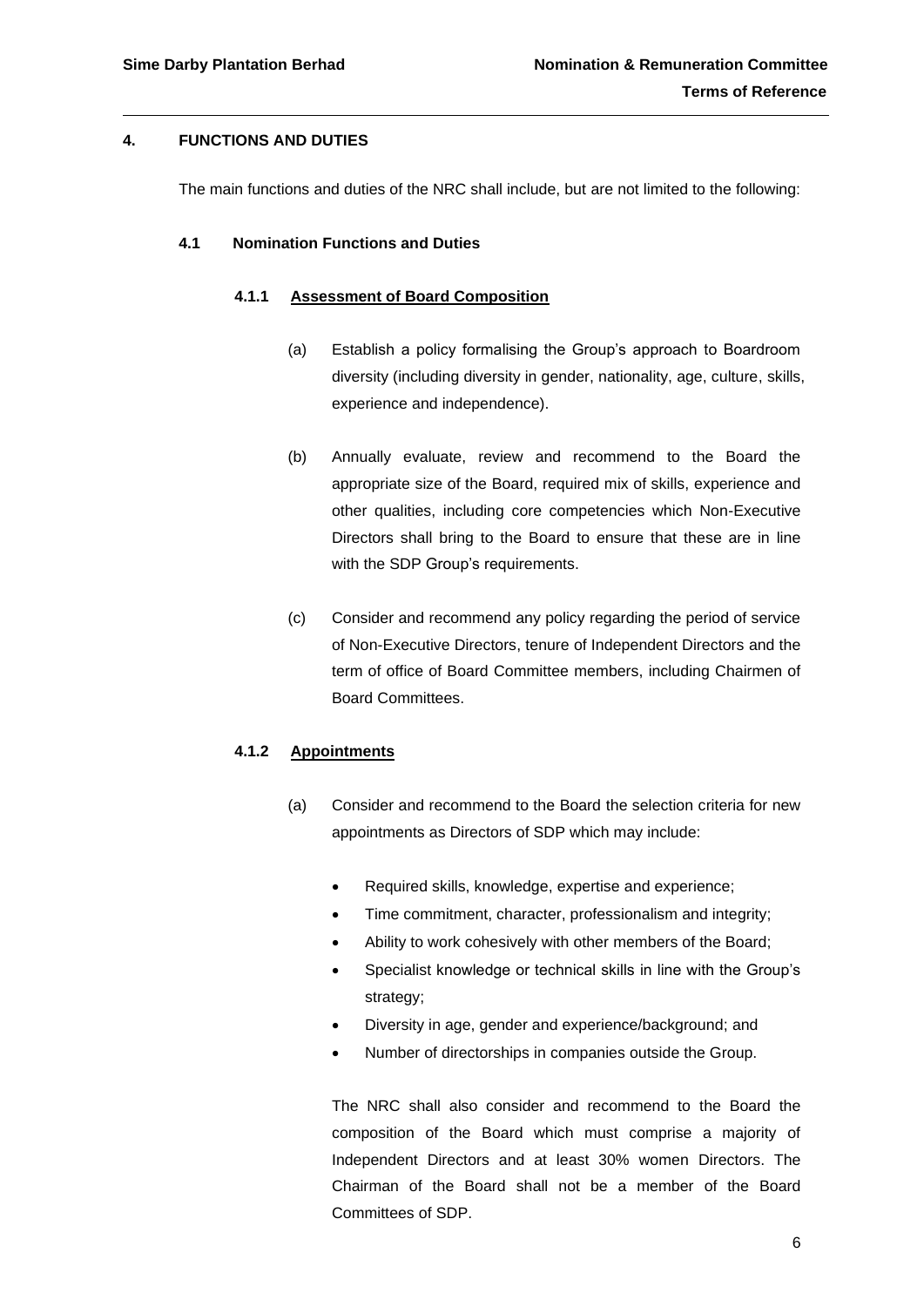- (b) Consider the need to appoint a Senior Independent Non-Executive Director, and if deemed appropriate, recommend to the Board for approval. In considering the candidate for the position of a Senior Independent Non-Executive Director, the NRC shall assess the required knowledge and other qualities necessary for the effective discharge of his/her responsibilities.
- (c) Ensure that a formal letter of appointment setting out clearly the expected time commitment, Board Committee involvement, involvement outside Board meetings and protocol for accepting new Directorships is provided to the Non-Executive Directors upon appointment to the Board.
- (d) Identify, consider and recommend suitable persons for appointment as Directors of SDP, its Group as provided in the Group Policies and Authorities and members of the Board Committees, relying on sources from existing Board members, Management, major shareholders, independent search firms and other independent sources.
- (e) Disclose in the Company's annual report how candidates for Non-Executive Director positions on the Board of SDP were sourced including whether such candidates were recommended by the existing Board members, Management or major shareholders and if the selection of candidates was solely based on recommendations made by existing Board members, Management or major shareholders, the NRC should explain why other sources were not used.
- (f) Appointment of Key Management Positions:
	- Review and recommend to the Board the appointment, evaluation, acceptance of resignation, disciplinary actions and termination of the GMD position.
	- Review and if deemed appropriate, endorse for the Board's approval, the recommendations of the GMD on the appointment, evaluation, promotion, acceptance of resignation, disciplinary actions and termination of the key Management positions of SDP and the Group. The key Management positions are set out in the schedule of direct reports to the GMD enclosed as the Appendix.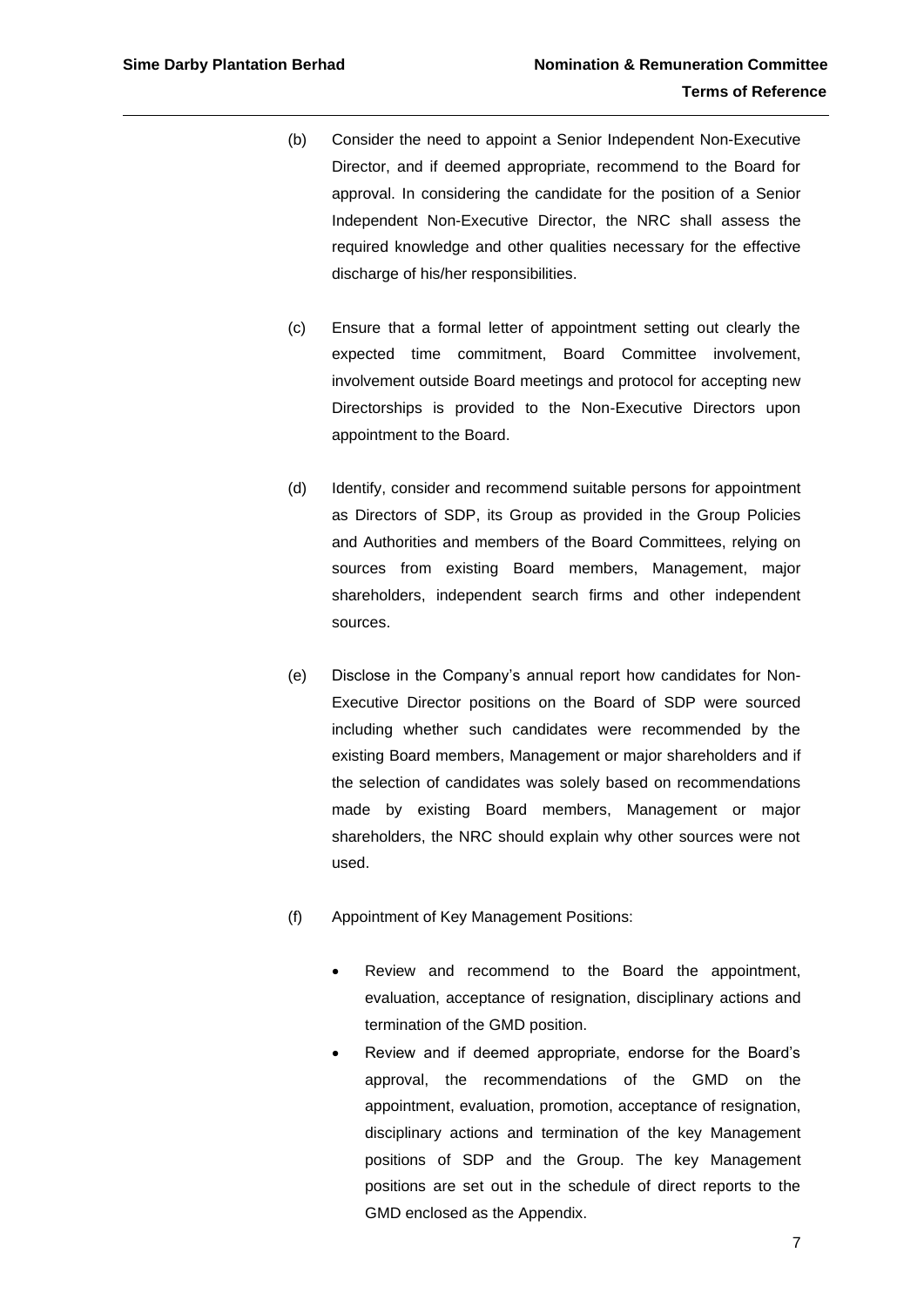- In the case of the Chief Financial Officer position, the NRC shall interview the candidate(s) as part of the review process. The NRC reserves the right to interview any key Management position candidate recommended by the GMD.
- Ensure that appointments of key Management positions are based on objective criteria, merit and with due regard for diversity in skills, experience, age, cultural background and gender.

#### **4.1.3 Retirement and Re-election**

- (a) Ensure that every Director, including the Executive Directors, shall be subject to retirement at least once every three (3) years. A retiring Director shall be eligible for re-election.
- (b) Recommend to the Board, candidates for re-election of Directors by shareholders. The tenure of an Independent Non-Executive Director shall be limited to nine (9) years without further extension.

#### **4.1.4 Succession Planning**

- (a) The GMD shall assist the NRC in ensuring that an appropriate succession planning framework, talent management and human capital development programme is in place for the position of the GMD and key Management positions. The NRC shall be apprised of the progress of the programme on a regular basis, and at least once a year.
- (b) Oversee succession planning for the Board Chairman and Directors.

#### **4.1.5 Annual Performance Assessment**

(a) Assist the Board in establishing procedures and processes towards an annual assessment of the effectiveness of the Board as a whole and each Board Committee (including its size and composition), as well as the contribution of each individual Director. The method / approach of the assessment, outcome of the evaluation, actions taken and the impact of the evaluation on board composition (if any) shall be documented and disclosed in the annual report.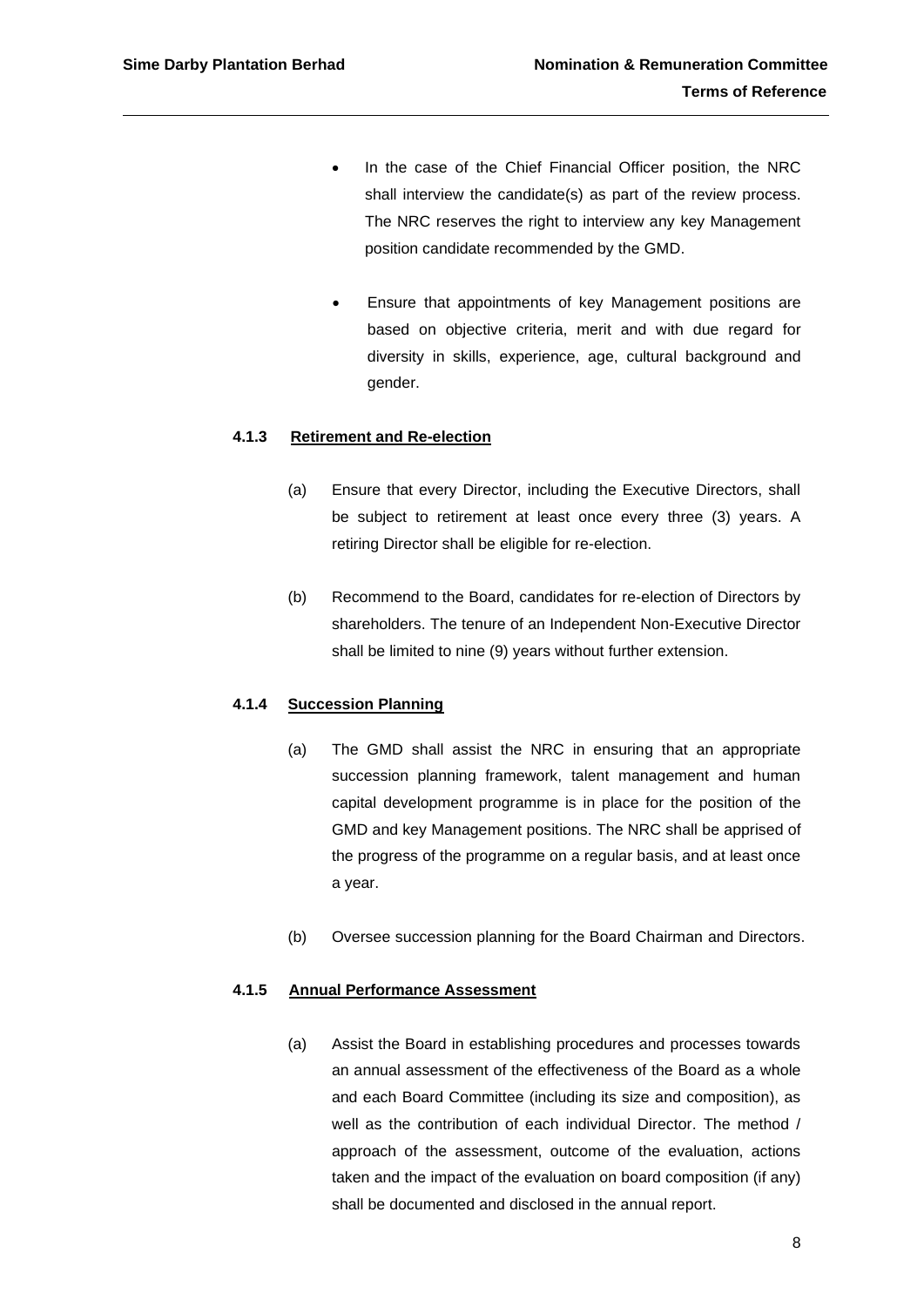- (b) Develop, maintain and review the criteria for evaluating the Board's, and Board Committees' and each individual Director's performance.
- (c) Conduct a Board evaluation which is facilitated by a professional, experienced and independent party at least every three years.
- (d) The criteria used in the annual assessment should include the following:
	- will and ability to critically challenge and ask the right questions;
	- character and integrity in dealing with potential conflict of interest situations;
	- commitment to serve the Company with due diligence and integrity;
	- confidence to stand up for a point of view; and
	- contribution and performance, calibre and personality.
- (e) Ensure that appropriate actions are taken based on the results of the annual assessments to continuously enhance the Board's overall performance and identify opportunities for improvement.
- (f) Review the terms of office and performance of the Governance and Audit Committee (GAC) and each of its members annually to determine whether the GAC and its members have carried out the duties in accordance with its terms of reference. The NRC shall seek the views of the Chairman of the GAC in its assessment of the performance of members of the GAC, other than of the Chairman himself/herself.

#### **4.1.6 Training and Development**

- (a) Recommend suitable orientation and training programmes to continuously train and equip new and existing Directors.
- (b) Ensure a statement is made by the Board in the Annual Report of SDP, containing a brief description on the type of training attended by Directors during the financial year.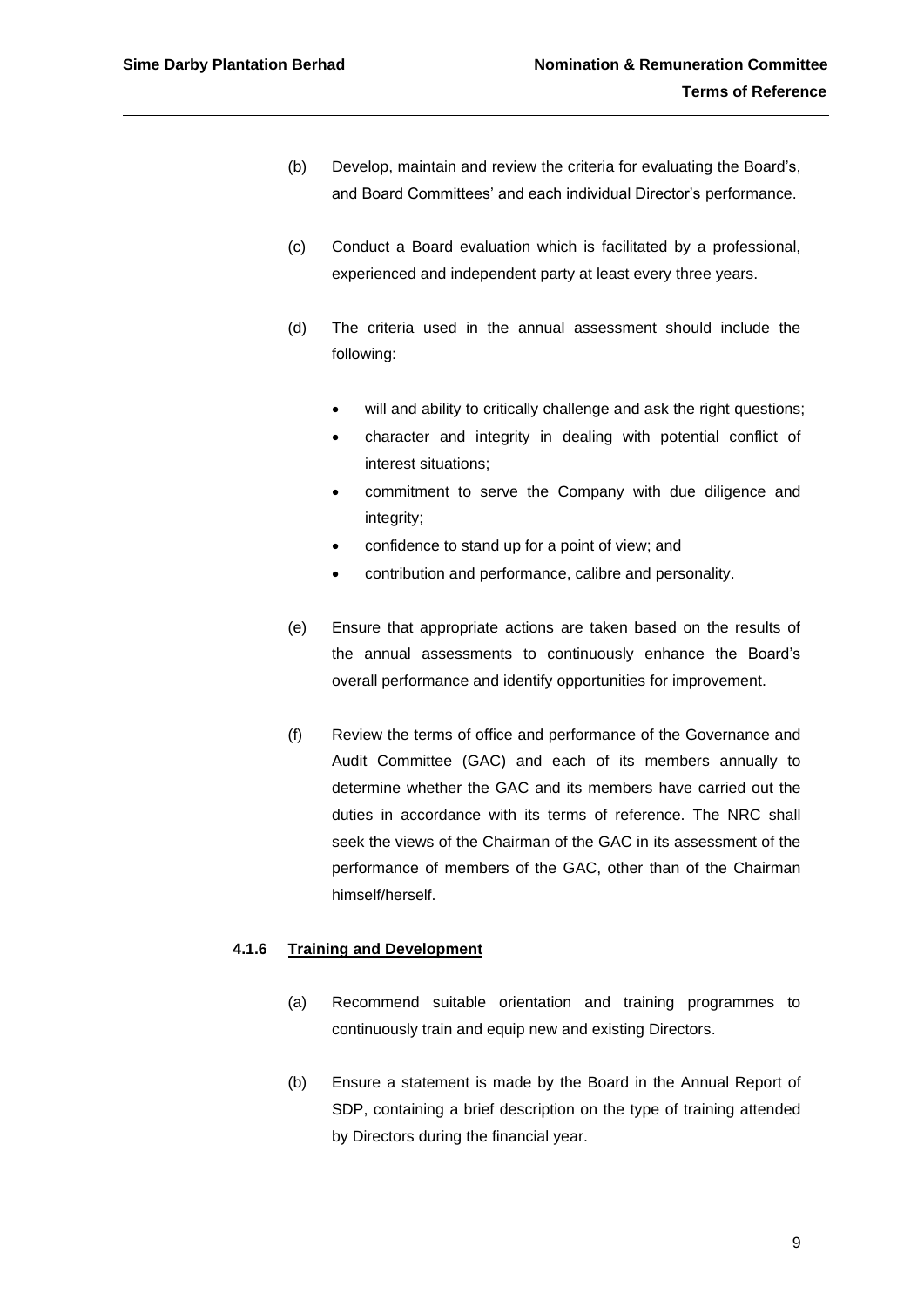#### **4.2 Remuneration Functions and Duties**

- 4.2.1 Review and recommend to the Board a formal and transparent remuneration policy and framework for Directors and Senior Management of SDP and the Group drawing on external consultants' advice as necessary. In doing so, the NRC should perform the following:
	- (a) Ensure that compensation policies and packages of Directors and Senior Management are reflective of the Group's demands, complexities and performance as a whole as well as skills and experience required, and in line with the strategic objectives of the Company which rewards contribution to the long term success of the Company.
	- (b) Ensure performance targets are in line with shareholders' interests, and with an appropriate balance between long term and short term goals.
	- (c) Ensure alignment of the compensation scale to corporate performance, and that compensation offered is in line with current market practices by comparable companies, time commitment, responsibilities and employment conditions elsewhere within the Group and in the market.
- 4.2.2 Review and if deemed appropriate, endorse for the Board's approval, the annual bonus and salary increment framework for the Group, as recommended by the GMD, including the total quantum of payment.
- 4.2.3 Review and recommend to the Board the terms and conditions of service, remuneration, compensation and benefits package (including bonus and salary increment) of the GMD position.
- 4.2.4 Review and if deemed appropriate, endorse for the Board's approval, the recommendations of the GMD on the terms and conditions of service, remuneration, compensation and benefits package (including bonus and salary increment) of the key Management positions.
- 4.2.5 Review and recommend the extension of service, remuneration and compensation and benefits packages of the key Management positions who have reached the age of retirement.
- 4.2.6 Periodically review the remuneration framework, policies and procedures.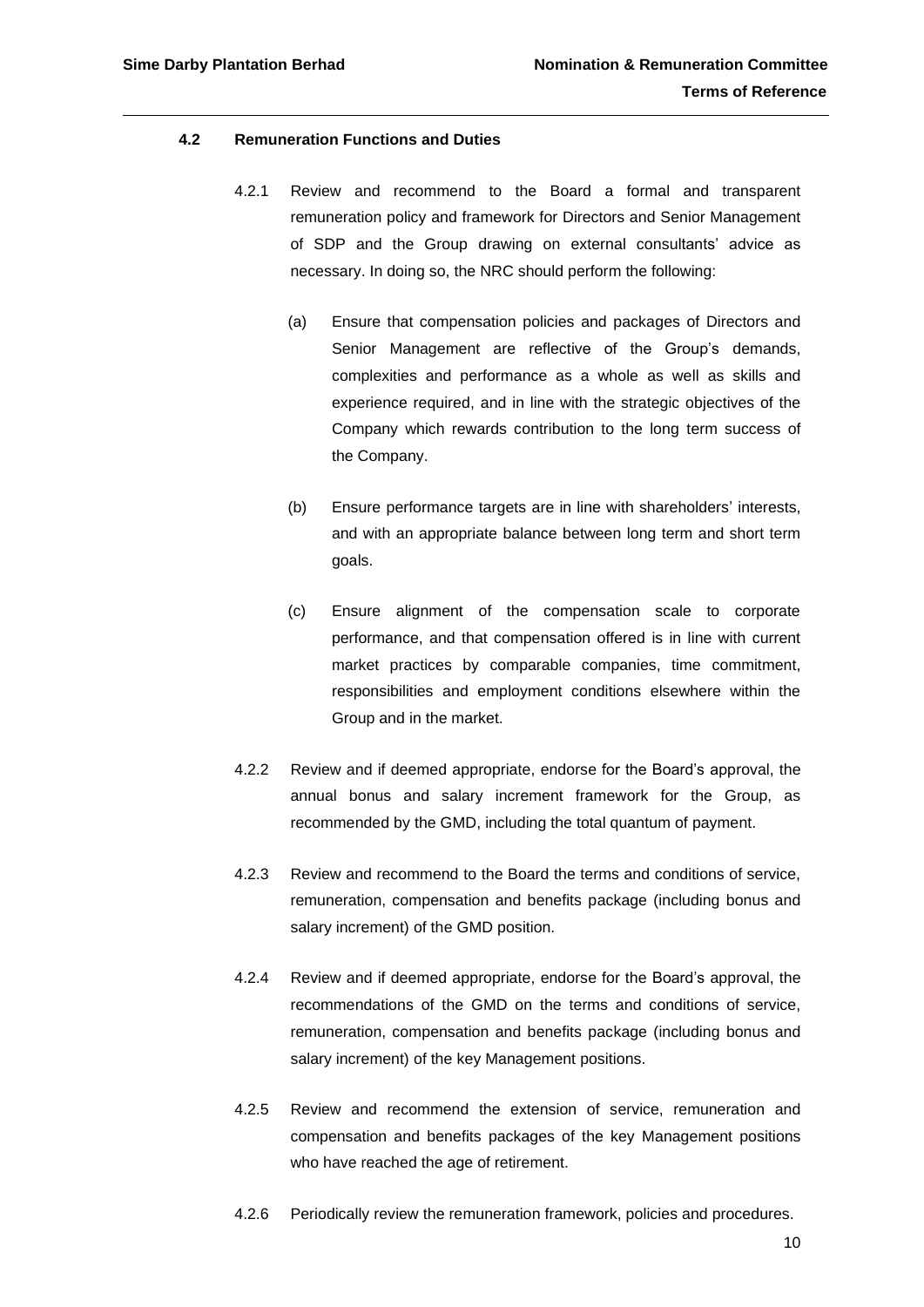#### **4.3 Disclosure and Reporting**

- 4.3.1 Ensure that a statement on its activities in the discharge of its duties for the financial year is included in the Company's annual report.
- 4.3.2 Ensure detailed disclosure on named basis of the remuneration of individual Directors stating the following:
	- (a) the remuneration received by the Directors of the Company, stating the amount they received from SDP and the Group respectively; and
	- (b) the amount in each component of the remuneration (e.g.: fees, salaries, bonuses, benefits-in-kind and other emoluments based on an estimated money value) for each Director.
- 4.3.3 Ensure detailed disclosure on named basis for the top five (5) Senior Management's remuneration components, which include salary, bonus, benefits-in-kind and other emoluments in bands of RM50,000.

#### **4.4 Other Matters**

- 4.4.1 Perform delegations of authority and responsibilities of the NRC as the NRC deems appropriate and periodically review such delegations.
- 4.4.2 Review and approve the Bumiputera Empowerment Agenda Key Performance Indicator (KPI) Targets and Achievement.

#### <span id="page-10-0"></span>**5. MEETINGS**

#### **5.1 Frequency**

- 5.1.1 The NRC shall meet on quarterly basis and at such other time(s) as it deems necessary to fulfil its responsibilities.
- 5.1.2 Other members of the Board and Management may attend meetings upon the invitation of the NRC.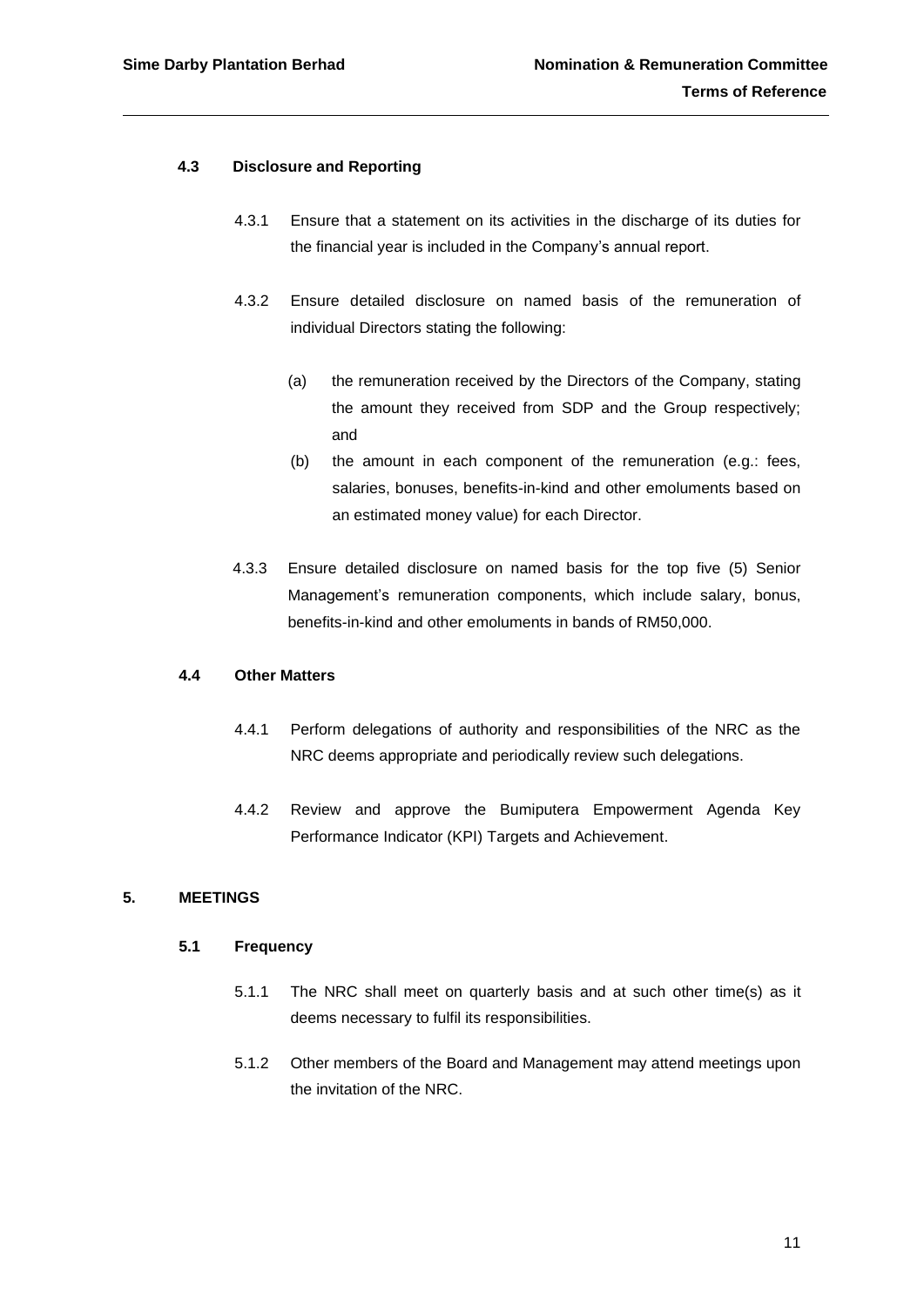#### **5.2 Notice and Agenda**

- 5.2.1 The Group Secretary shall issue and circulate the notice of the NRC meetings confirming the venue, time and date at least five (5) working days before each meeting to the Committee members and all those who are required to attend the meeting.
- 5.2.2 The agenda for each meeting including relevant documents and information requested by the NRC shall be circulated at least five (5) working days before each meeting to the NRC members and all those who are required to attend the meeting.
- 5.2.3 The NRC meeting agendas shall be the responsibility of the Chairman with input from the NRC members, and assisted by the Group Secretary. Where necessary, the agenda shall include input from Management or other persons deemed appropriate to participate in this process.

#### **5.3 Quorum**

5.3.1 The quorum for a meeting of the NRC shall be three (3) members, two (2) of whom shall be Independent Non-Executive Directors. In the absence of the Chairman, the members present shall elect a Chairman from amongst them to Chair the meeting.

#### **5.4 Meeting Mode**

- 5.4.1 A meeting of the NRC shall normally be conducted face-to-face to enable effective discussion; however, meetings may also be conducted via telephone conferencing, video conferencing or other appropriate means as determined by the NRC.
- 5.4.2 The NRC may from time to time and if deemed appropriate, consider and approve and/or recommend relevant matters via a Circular Resolution in writing, in lieu of formally convening a meeting. The Circular Resolution shall be as valid and effectual as if it has been passed by a meeting of the NRC duly convened. Approval of the NRC obtained by an NRC Circular Resolution must be signed or approved by a majority of the NRC members subject to 5.5.2.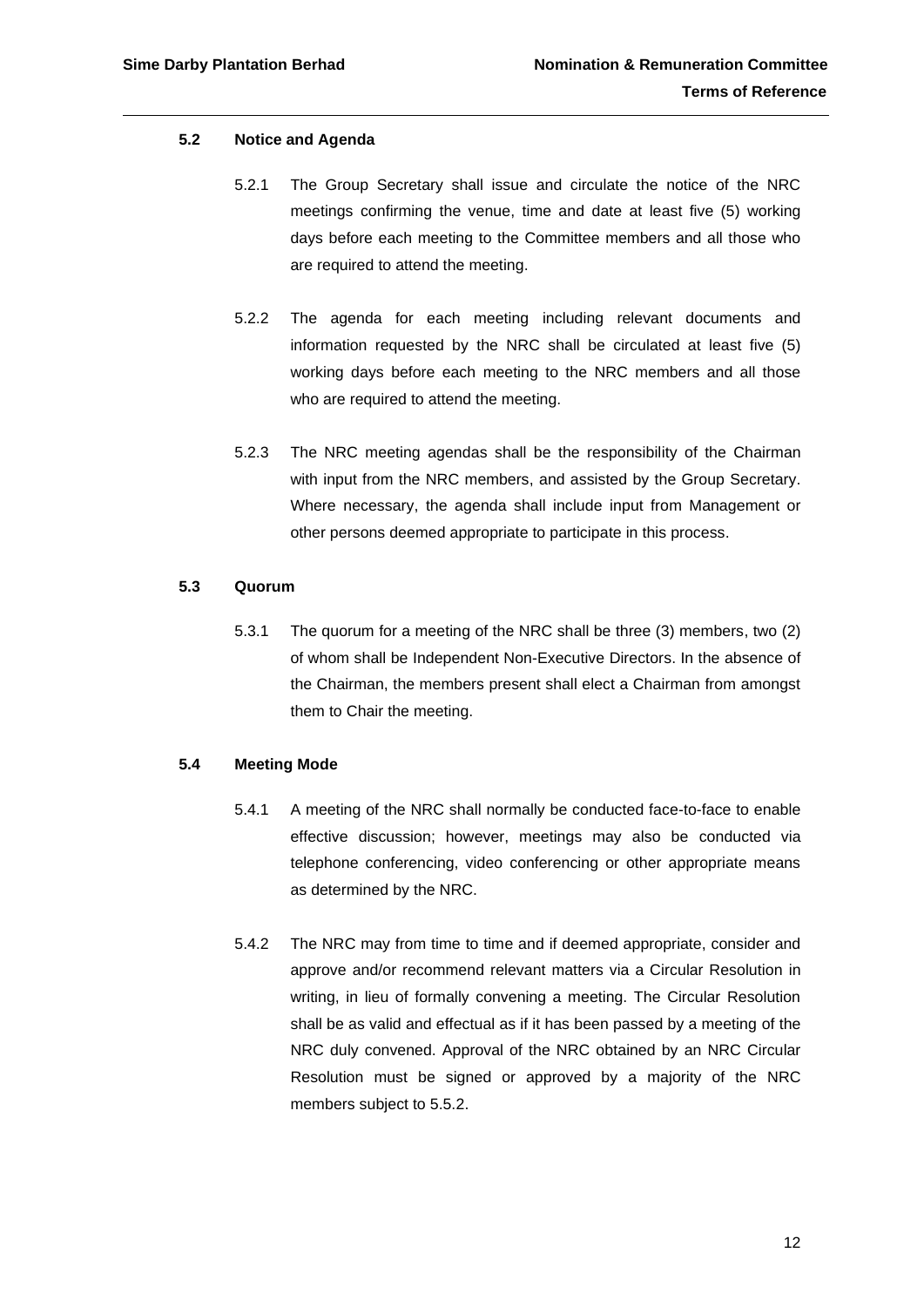#### **5.5 Voting**

- 5.5.1 All resolutions of the NRC shall be adopted by a simple majority vote, each member having one vote. In case of equality of votes, the Chairman shall have a second or casting vote.
- 5.5.2 An NRC member is required to abstain from deliberations and voting in respect of any matter which may give rise to an actual or perceived conflict of interest situation.

#### **5.6 Meeting Minutes**

- 5.6.1 The minutes of the meeting shall be action oriented, and record the deliberations and decisions of the NRC. Minutes shall include compiled Board instructions as Matters Arising for discussion at each NRC meeting to ensure proper follow through.
- 5.6.2 Minutes shall be distributed to NRC members and shall be approved by the Chairman of the meeting at which the proceedings are held or by the Chairman of the next succeeding meeting.
- 5.6.3 Copies of minutes of each meeting shall be distributed to all members of the Board.
- 5.6.4 The NRC, through its Chairman, shall update the Board on the activities undertaken by the NRC at each Board meeting.
- 5.6.5 Relevant members of Management shall be provided with the minutes and Matters Arising for follow up on key actions required.

#### **5.7 Secretary**

- 5.7.1 The Secretary to the NRC shall be the Group Secretary.
- 5.7.2 The Secretary shall organise and provide assistance at NRC meetings and have the following key responsibilities:
	- ensure meetings are arranged and held accordingly;
	- assist the Chairman in planning the NRC's activities;
	- draw up meeting agendas in consultation with the NRC Chairman and draft its schedule of activities for the financial year;
	- ensure structured communication channels between the Board and the NRC;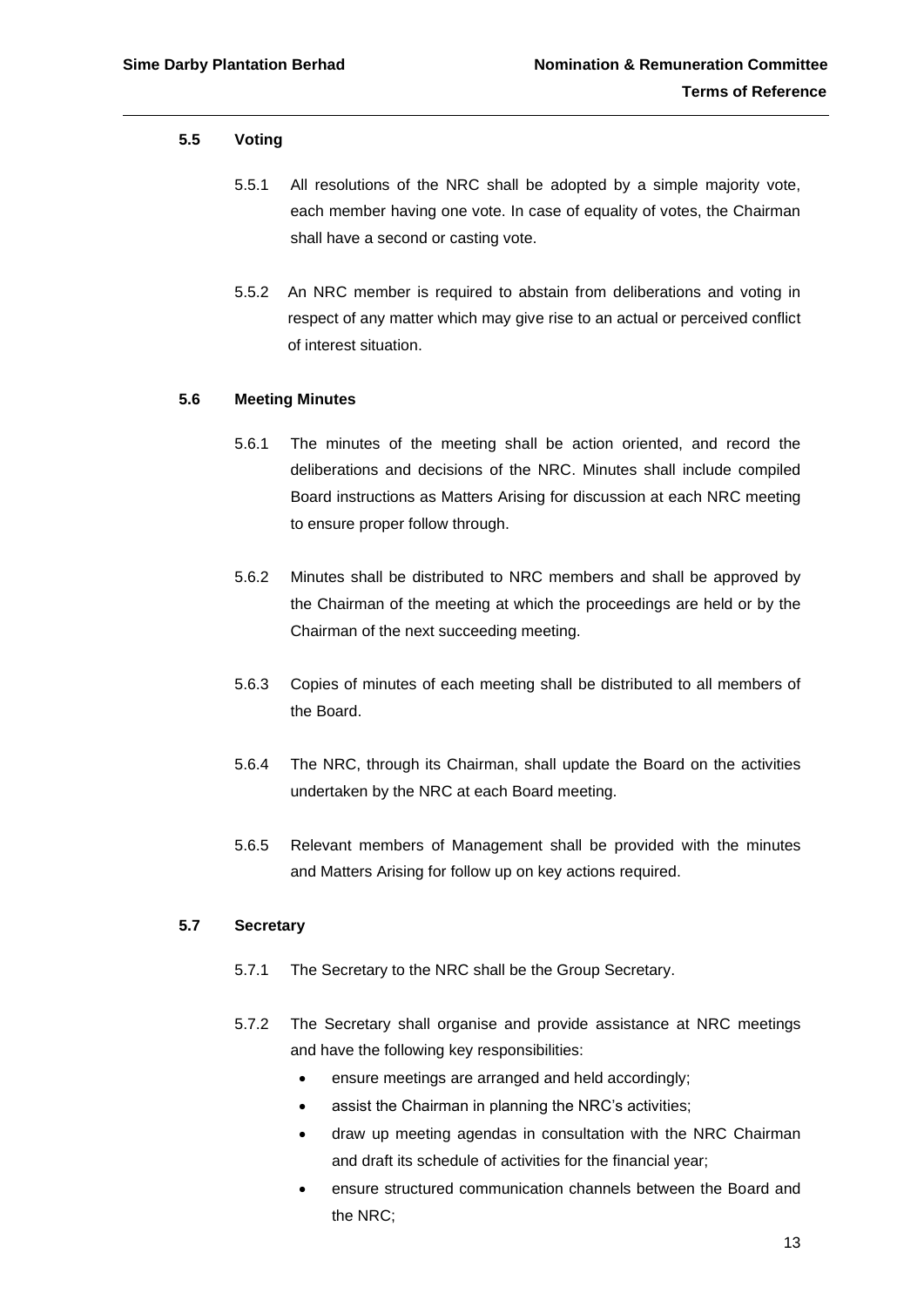- ensure proceedings of meetings are recorded and the minutes circulated in a timely manner, and reviewed by the NRC before disseminating them to the Board;
- maintain the minutes; and
- ensure NRC recommendations presented to the Board are supported by papers that explain the rationale for the NRC's recommendations.

#### <span id="page-13-0"></span>**6. ANNUAL PERFORMANCE ASSESSMENT**

- 6.1 The NRC shall perform a self-assessment annually to assess its effectiveness in carrying out the duties as set out in this terms of reference and report the results to the Board.
- 6.2 The Board shall review the composition, performance and effectiveness of the NRC and each of its members annually to ensure that the Committee has the right composition, and sufficient, recent and relevant skills and expertise to effectively fulfil their roles.
- 6.3 All such assessments shall be properly documented.

#### <span id="page-13-1"></span>**7. REVIEW OF THE TERMS OF REFERENCE**

7.1 The NRC shall recommend any change to its terms of reference in such manner as the NRC deems appropriate to the Board for approval. The terms of reference shall be assessed, reviewed and updated where necessary i.e. when there are changes to the Malaysian Code of Corporate Governance, Listing Requirements of Bursa Malaysia Securities Berhad or any other regulatory requirement. It shall also be reviewed and updated when there are changes to the direction or strategies of the Group that may affect the NRC's role.